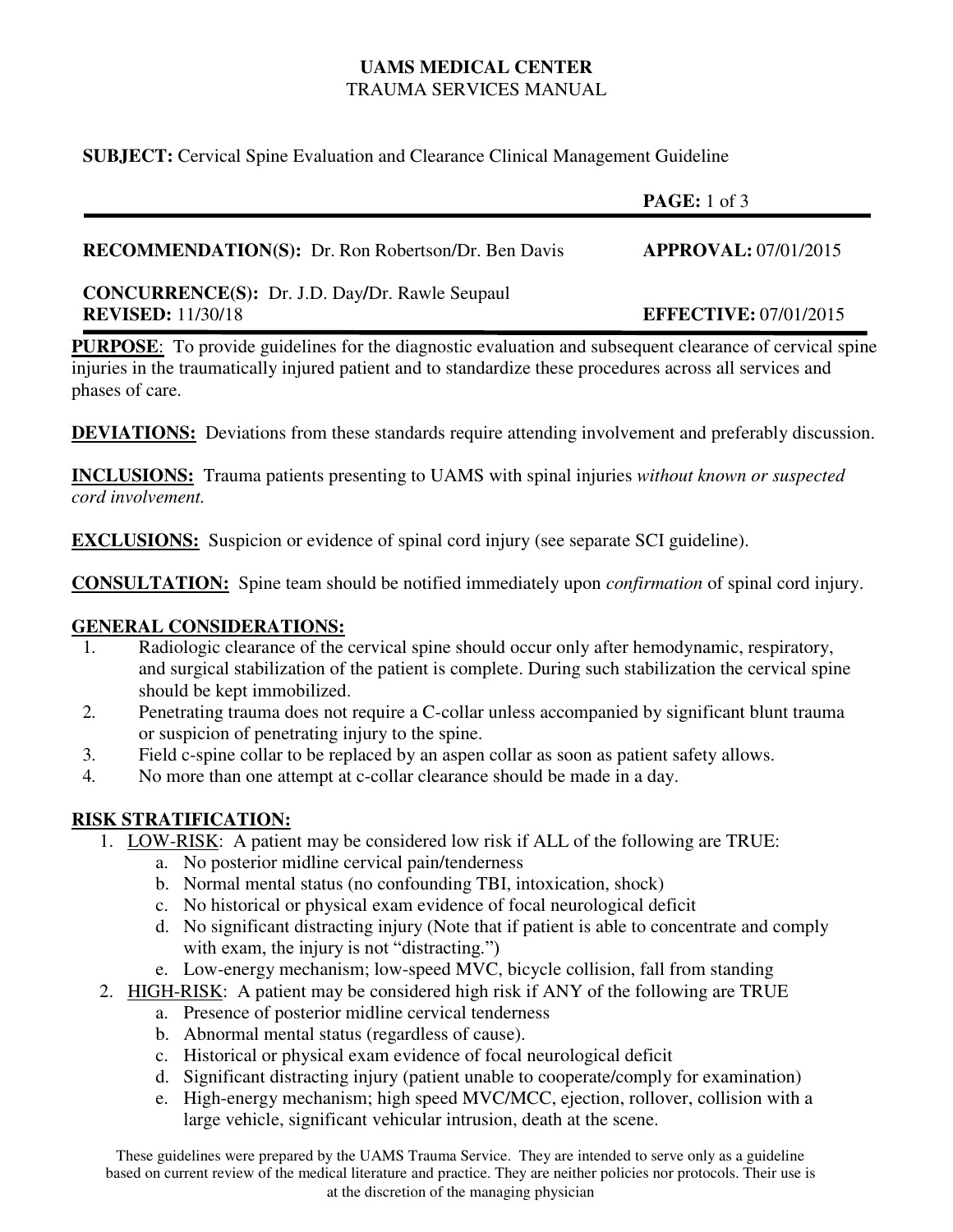# **UAMS MEDICAL CENTER**  TRAUMA SERVICES MANUAL

**SUBJECT:** Cervical Spine Evaluation and Clearance Clinical Management Guideline

**PAGE:** 2 of 3

## **IMAGING:**

- 1. No role for plain films in the initial assessment of cervical spine injuries
- 2. LOW-RISK patients may be cleared clinically (see below)
- 3. HIGH-RISK patients should receive a dedicated, non-contrasted CT cervical spine from occiput to T1 with sagittal and coronal reconstructions.
	- a. If the patient is to be admitted to the hospital, c-spine clearance can await final attending read.
	- b. If the patient is to otherwise be discharged, a FINAL, ATTENDING READ should be requested by contacting the radiology resident on call.
- 4. MRI has no *routine* role in the management of c-spine clearance. Obtunded patients with a normal CT c-spine (per final, attending read) AND without history or physical examination evidence of spinal cord injury may have their collar removed.
- 5. MRI may be required if CT spine is negative but history and physical suggests a focal neurological deficit (see separate spinal cord injury guideline)

# **DISPOSITION:**

- 1. Patients with un-cleared c-spines shall be dispositioned on the basis of other injuries.
- 2. Those patients who cannot be clinically cleared for pain or limited range of motion should receive a CT scan as described above.
- 3. In the absence of other indications for inpatient admission, a patient with a negative CT c-spine *per final, attending read* may go home with the c-collar in place.
	- a. If patient was activated as a level 1 or 2 trauma, make appointment for clearance in trauma clinic two weeks after discharge
		- i. If patient cannot be cleared at two weeks, an outpatient spine consult is needed
	- b. If a patient was a level 3 activation or not activated as a trauma, make appointment for clearance in consulting spine clinic two weeks after discharge.
		- i. If NSGY was consulted: please send to Monday NSGY resident clinic
		- ii. If ORTHO SPINE was consulted: please send to consulting attending's clinic

# **Cervical Spine Clearance Procedure:**

- 1. General Considerations:
	- a. If spine team is following for a concomitant thoracolumbar of spinal cord injury, that team should perform the c-spine clearance exams.
	- b. Every attempt to clear c-spine should be documented in Epic (see dotphrase below)
	- c. No more than one attempt should be made in a day.
	- d. Clearance testing should be done as soon as safe and feasible.
- 2. Qualified Examiners: Physicians, APNs, or PAs who have:
	- a. Observed the clearance procedure at least once
		- b. Reviewed these guidelines
		- c. Been proctored by a qualified examiner for two examinations.
		- d. Have access to Epic for order writing and documentation purposes.
- 3. Clearance Examination

These guidelines were prepared by the UAMS Trauma Service. They are intended to serve only as a guideline based on current review of the medical literature and practice. They are neither policies nor protocols. Their use is at the discretion of the managing physician